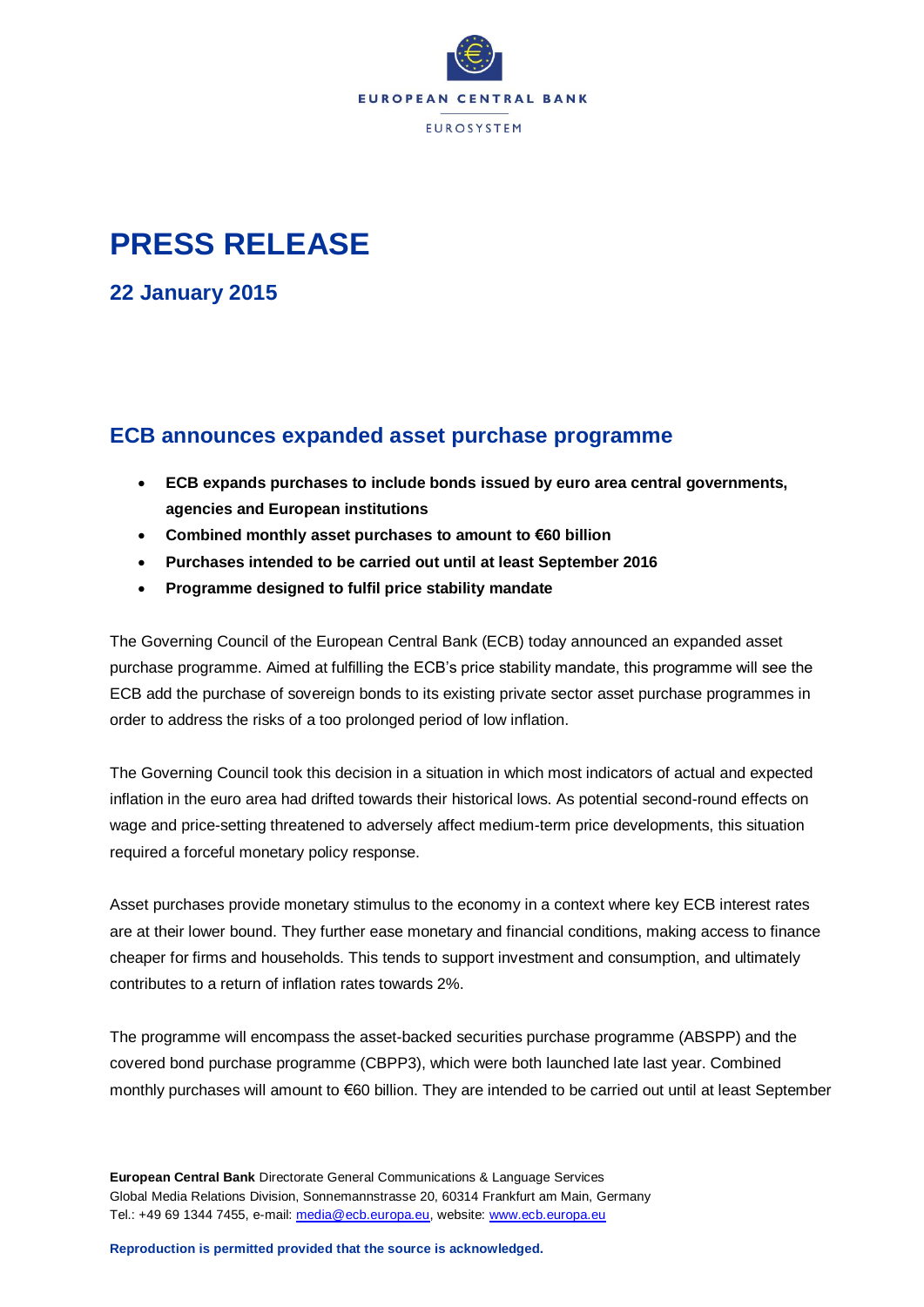2016 and in any case until the Governing Council sees a sustained adjustment in the path of inflation that is consistent with its aim of achieving inflation rates below, but close to, 2% over the medium term.

The ECB will buy bonds issued by euro area central governments, agencies and European institutions in the secondary market against central bank money, which the institutions that sold the securities can use to buy other assets and extend credit to the real economy. In both cases, this contributes to an easing of financial conditions.

The programme signals the Governing Council's resolve to meet its objective of price stability in an unprecedented economic and financial environment. The instruments deployed are appropriate in the current circumstances and in full compliance with the EU Treaties.

As regards the additional asset purchases, the Governing Council retains control over all the design features of the programme and the ECB will coordinate the purchases, thereby safeguarding the singleness of the Eurosystem's monetary policy. The Eurosystem will make use of decentralised implementation to mobilise its resources.

With regard to the sharing of hypothetical losses, the Governing Council decided that purchases of securities of European institutions (which will be 12% of the additional asset purchases, and which will be purchased by NCBs) will be subject to loss sharing. The rest of the NCBs' additional asset purchases will not be subject to loss sharing. The ECB will hold 8% of the additional asset purchases. This implies that 20% of the additional asset purchases will be subject to a regime of risk sharing.

#### **For media queries, please contact Stefan Ruhkamp, tel.: +49 69 1344 5057.**

#### **Notes:**

A technical annex is published alongside this press release with further operational details.

**European Central Bank** Directorate General Communications & Language Services Global Media Relations Division, Sonnemannstrasse 20, 60314 Frankfurt am Main, Germany Tel.: +49 69 1344 7455, e-mail: [media@ecb.europa.eu,](mailto:media@ecb.europa.eu) website: [www.ecb.europa.eu](http://www.ecb.europa.eu/)

**Reproduction is permitted provided that the source is acknowledged.**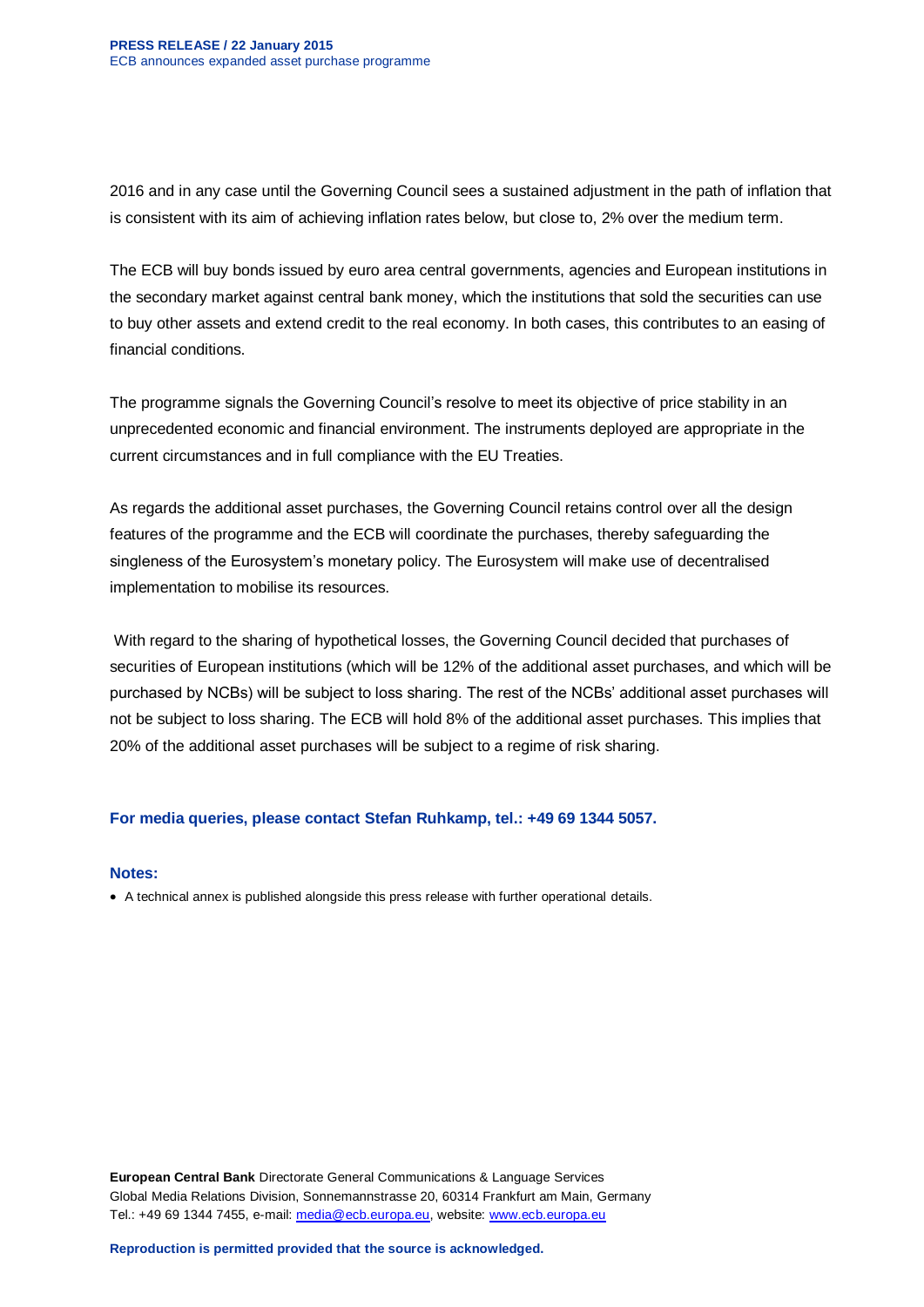

# **TECHNICAL ANNEX**

**22 January 2015**

## **ECB announces operational modalities of the expanded asset**

### **purchase programme**

**The expanded asset purchase programme will comprise the ongoing purchase programmes for asset-backed securities (ABSPP) and covered bonds (CBPP3), and, as a new element, purchases of additional euro-denominated securities that meet the following eligibility criteria:**

- **1.** They fulfil the collateral eligibility criteria for marketable assets in order to participate in Eurosystem monetary policy operations, as specified in Guideline ECB/2011/14, as amended, subject to the fulfilment of the additional criteria listed in points 2-4 below.
- **2.** They are issued by an entity established in the euro area classified in one of the following categories: central government, certain agencies established in the euro area or certain international or supranational institutions located in the euro area.
- **3.** They have a first-best credit assessment from an external credit assessment institution of at least CQS3 for the issuer or the guarantor, provided the guarantee is eligible in accordance with Guideline ECB/2011/14, as amended.
- **4.** Securities that do not achieve the CQS3 rating will be eligible, as long as the Eurosystem's minimum credit quality threshold is not applied for the purpose of their collateral eligibility. Moreover, during reviews in the context of financial assistance programmes for a euro area Member State, eligibility would be suspended and would resume only in the event of a positive outcome of the review.

Inflation-linked and floating rate securities issued by central governments, certain agencies established in the euro area and certain international or supranational institutions located in the euro area are eligible for purchase under the expanded asset purchase programme.

**European Central Bank** Directorate General Communications & Language Services Global Media Relations Division, Sonnemannstrasse 20, 60314 Frankfurt am Main, Germany Tel.: +49 69 1344 7455, e-mail: [media@ecb.europa.eu,](mailto:media@ecb.europa.eu) website: [www.ecb.europa.eu](http://www.ecb.europa.eu/)